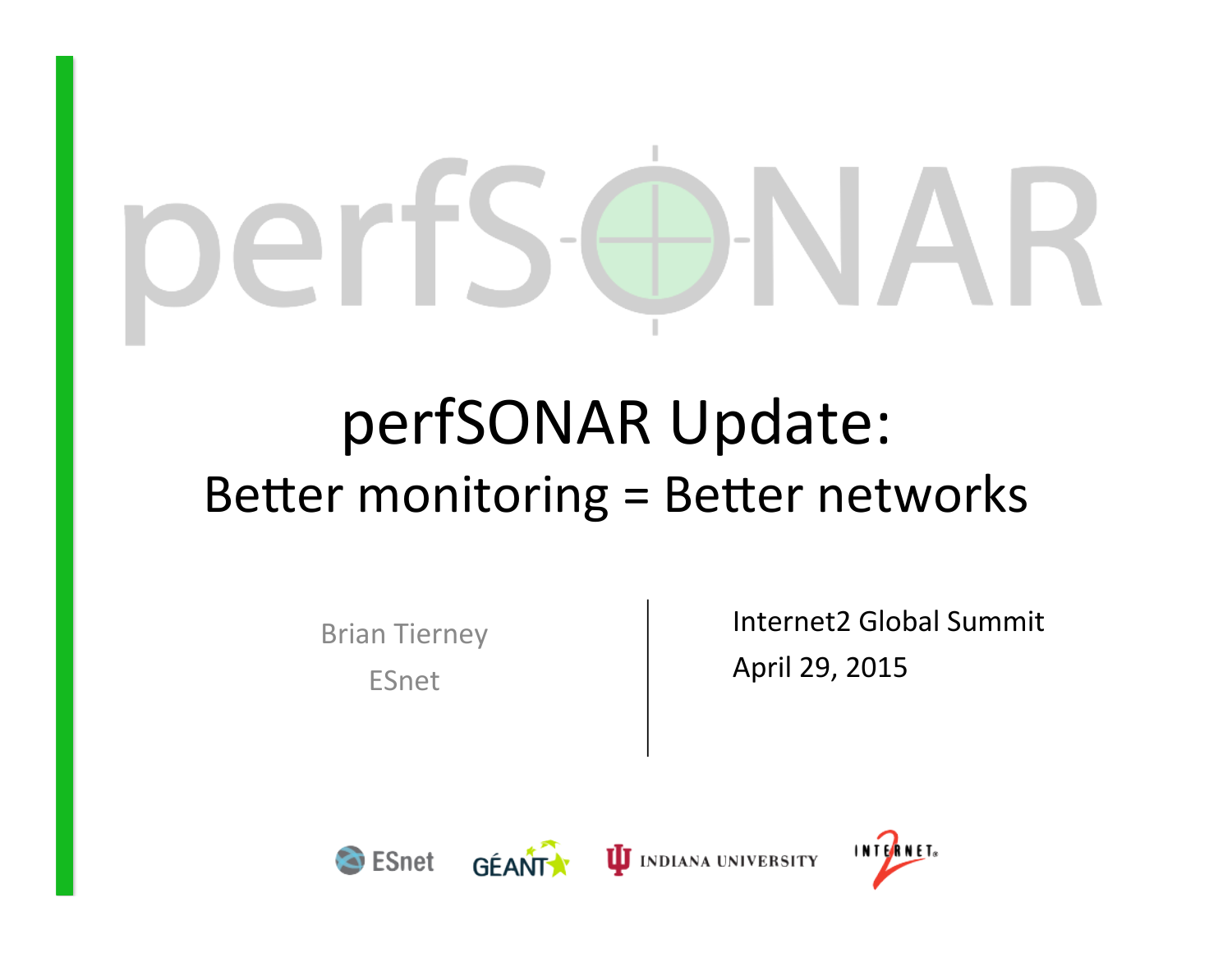# $\overline{\phantom{a}}$  $\vdash$

## perfSONAR Toolkit 3.5: What's **Coming Next?**





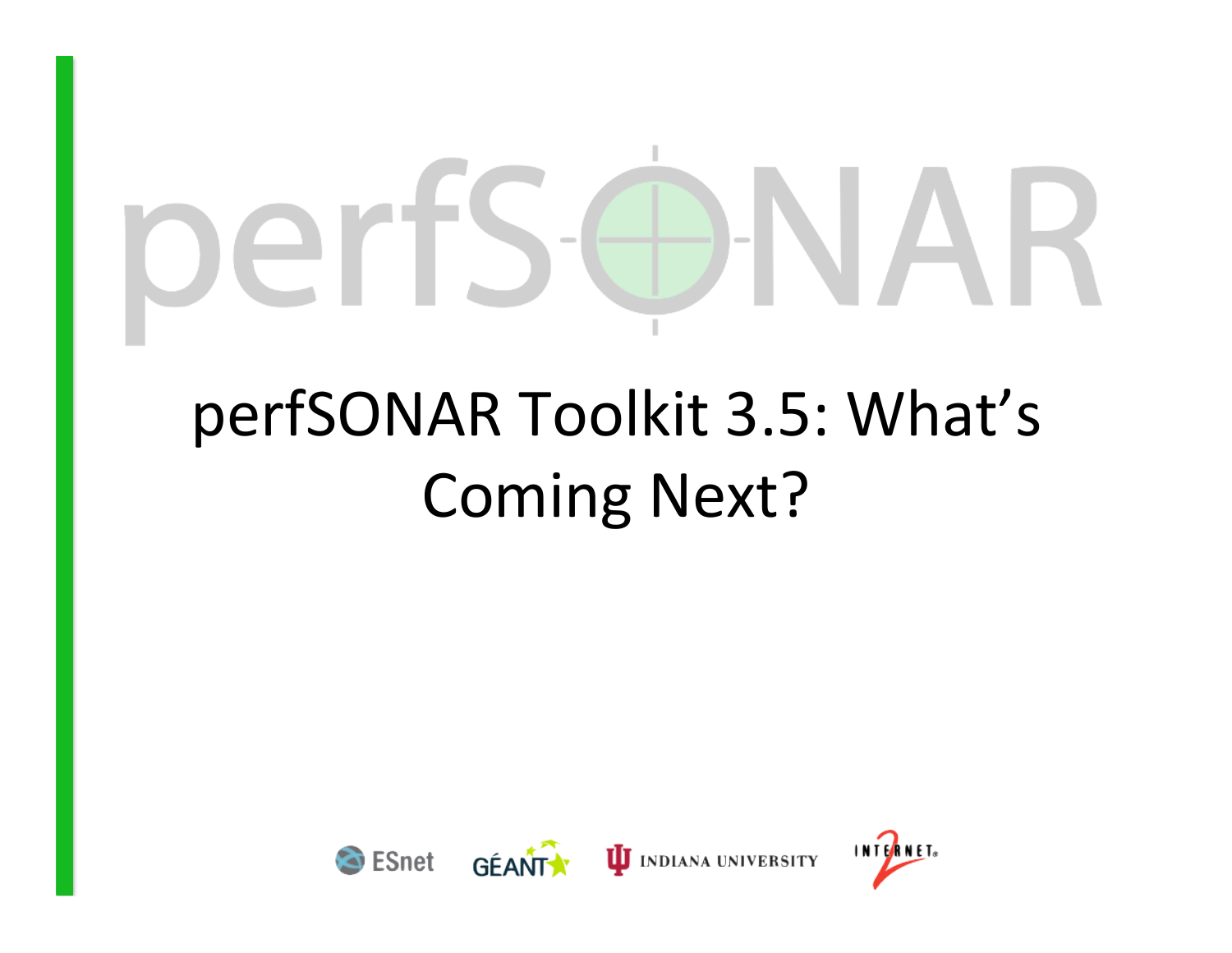

#### Themes

- Support for central host management and node auto-configuration
- Support for low cost nodes
- Support for Debian, VMs, and other installation options
- Modernize the GUIs
- Timeline:
	- $-$  rc1 in July:
	- final release in September





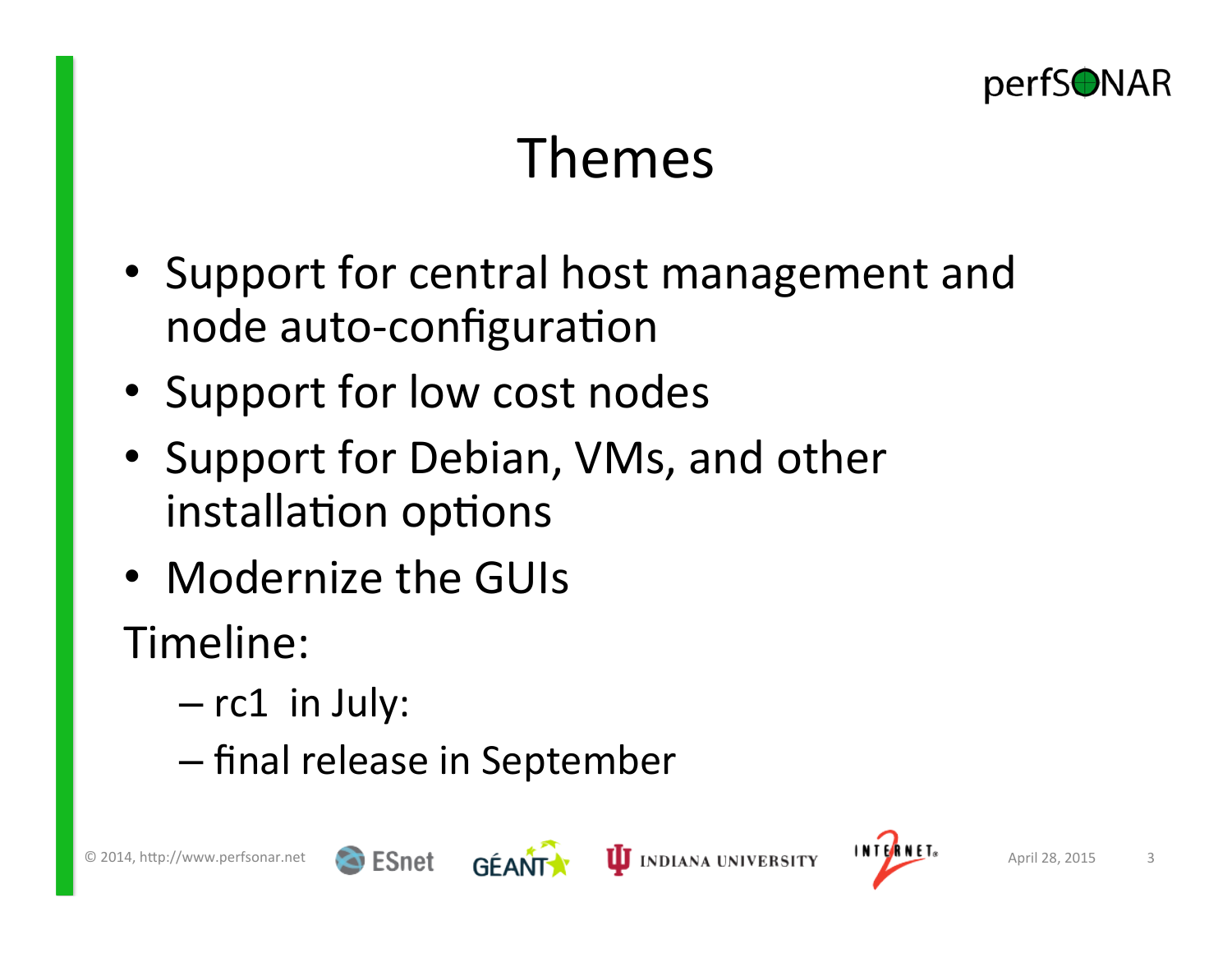

#### Expanded perfSONAR Use Cases

- Current Use Case
	- perfSONAR Toolkit
		- Includes CentOS 6 and all perfSONAR components
- New Use Cases
	- perfSONAR tools only
		- Support for both RHEL-based and Debian-based hosts
	- perfSONAR hosts that are centrally managed
	- perfSONAR hosts that 'self-configure'
	- NDT only host



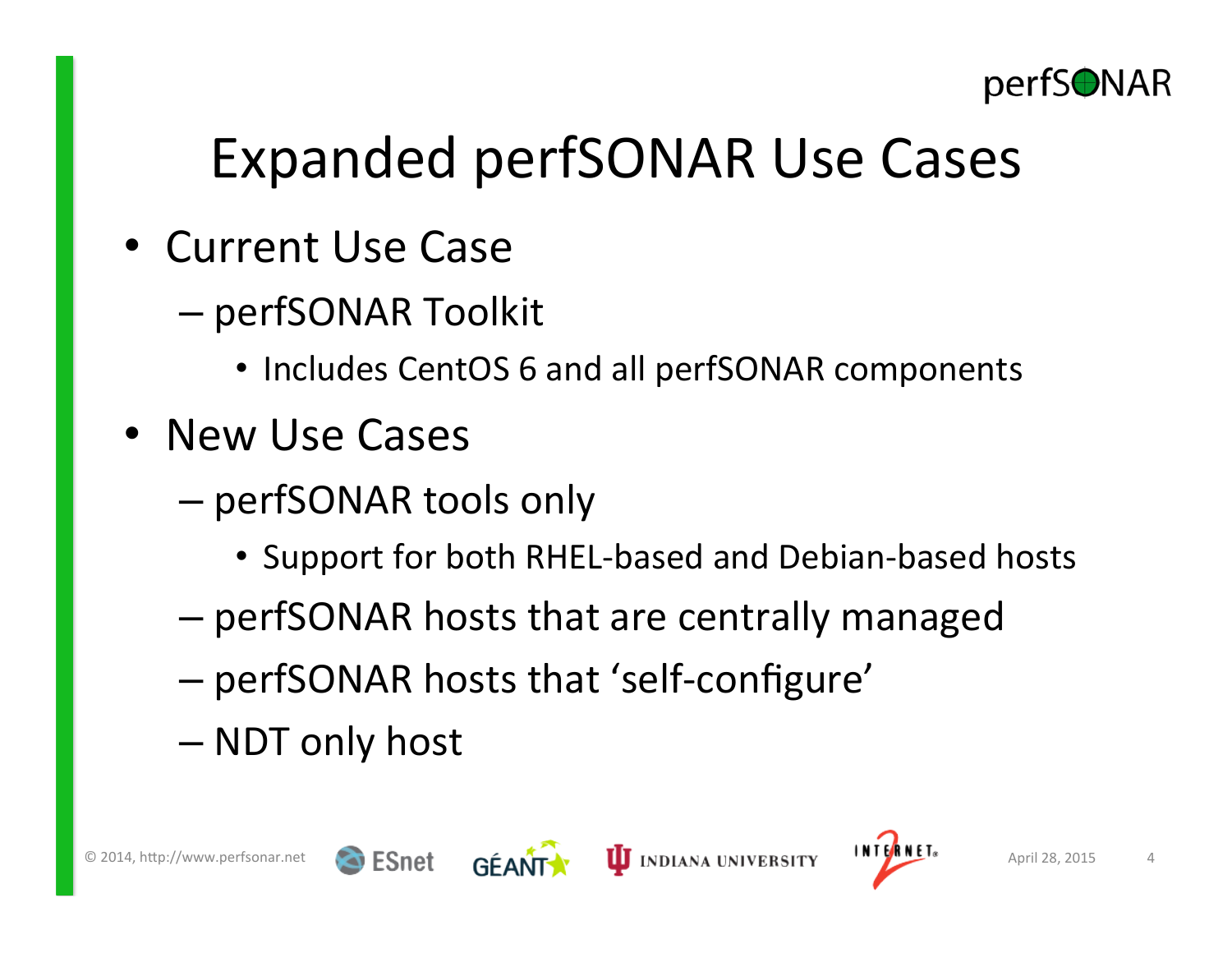

#### Current perfSONAR components

- Measurement tools
	- $-$  iperf3, bwctl, owamp, traceroute, etc.
- Measurement archive
- Central test mesh management tools
- Host management tools
	- Configure tests, configure NTP, etc.
- Data analysis tools
	- $-$  Plot data from the archive
	- $-$  Dashboard tools
- Lookup Service

#### **Note: perfSONAR measurement tools are extremely useful** for troubleshooting on their own.



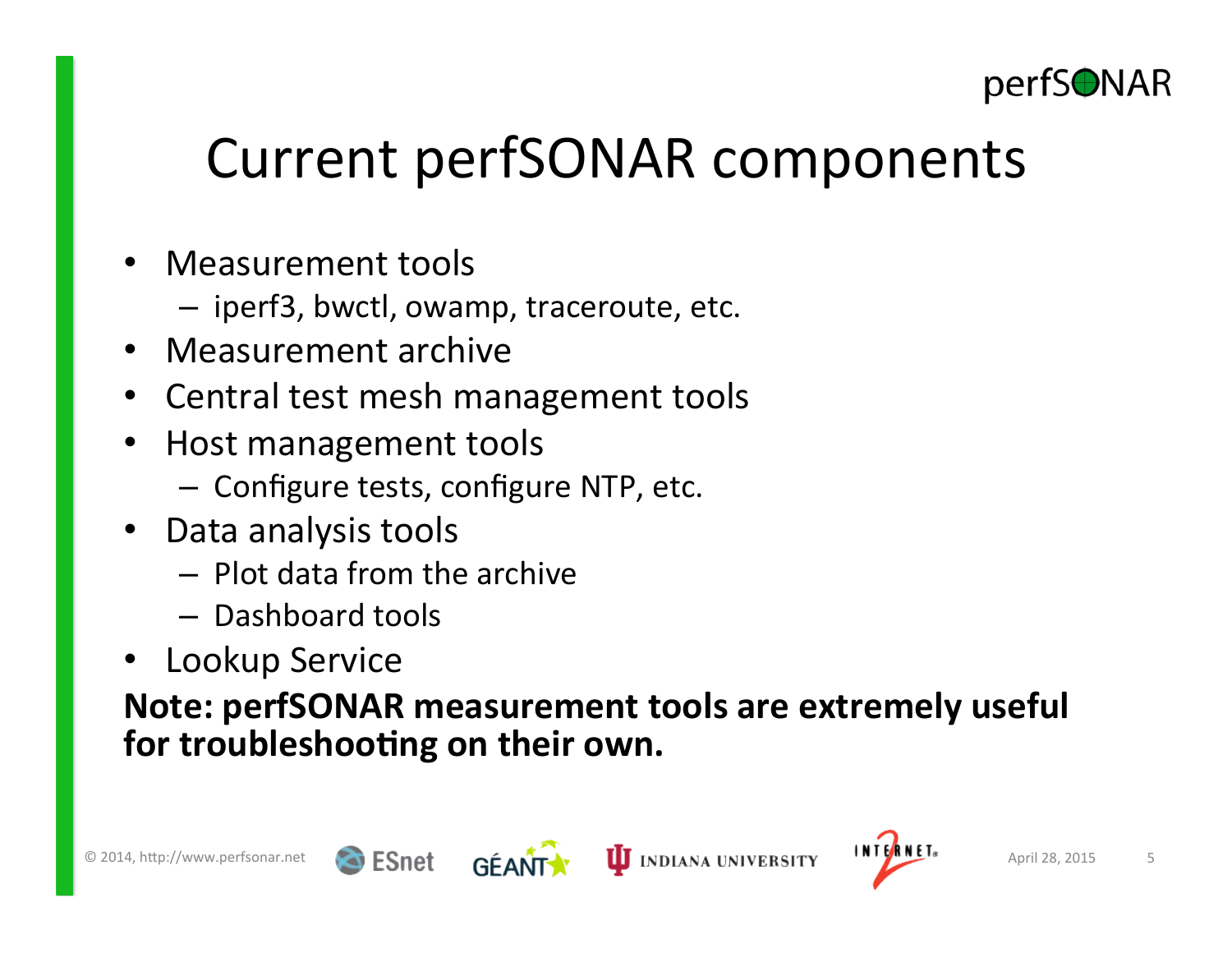

#### User Interface Refresh

- The toolkit provides an easy to use web interface targeted at users at a variety of levels of technical expertise.
- We intend to refresh this UI in the 3.5 release to improve easy of use, visual appeal, and integration of state of the art UI components to extend UI lifespan.

| <b>PS</b>                                                                                                                                             | perfSONAR Tests<br><b>Testing Results for Past 30 Days</b><br>Click a hostname to see a graph of the results<br>Grey text indicates inactive test (tests that have not run in the last 7 days) |                                                    |                   |                |                     |         |           |           |
|-------------------------------------------------------------------------------------------------------------------------------------------------------|------------------------------------------------------------------------------------------------------------------------------------------------------------------------------------------------|----------------------------------------------------|-------------------|----------------|---------------------|---------|-----------|-----------|
| perfSONAR Services                                                                                                                                    | Source A                                                                                                                                                                                       | <b>Destination</b>                                 | <b>Throughput</b> |                | <b>Latency (ms)</b> |         | Loss (%)  |           |
| <b>Local Services</b>                                                                                                                                 |                                                                                                                                                                                                |                                                    | src-dst           | dst-src        | src-dst             | dst-src | src-dst   | dst-src   |
| <b>Global Services</b><br>图<br><b>View Test Results</b><br>Throughput / Latency Graphs                                                                | $DS -$<br>test.bldc.grnoc.iu.edu<br>(140.182.45.175)                                                                                                                                           | perfsonar-<br>dev.grnoc.iu.edu<br>(140.182.44.162) | 830.51<br>Mbps    | n/a            | 1.63                | n/a     | 0.56<br>m | n/a       |
| <b>Traceroute Graphs</b><br>图                                                                                                                         | $DS -$<br>test.ctc.grnoc.iu.edu<br>(140.182.44.92)                                                                                                                                             | perfsonar-<br>dev.grnoc.iu.edu<br>(140.182.44.162) | 895.19<br>Mbps    | 930.05<br>Mbps | 1.13                | 0.51    | 0.61<br>m | 0.20<br>m |
| <b>External Tools</b><br><b>Reverse Ping</b><br>卤<br>图<br>Reverse Traceroute<br>兩<br><b>Reverse Tracepath</b><br><b>Traceroute Visualization</b><br>兩 |                                                                                                                                                                                                |                                                    |                   |                |                     |         |           |           |





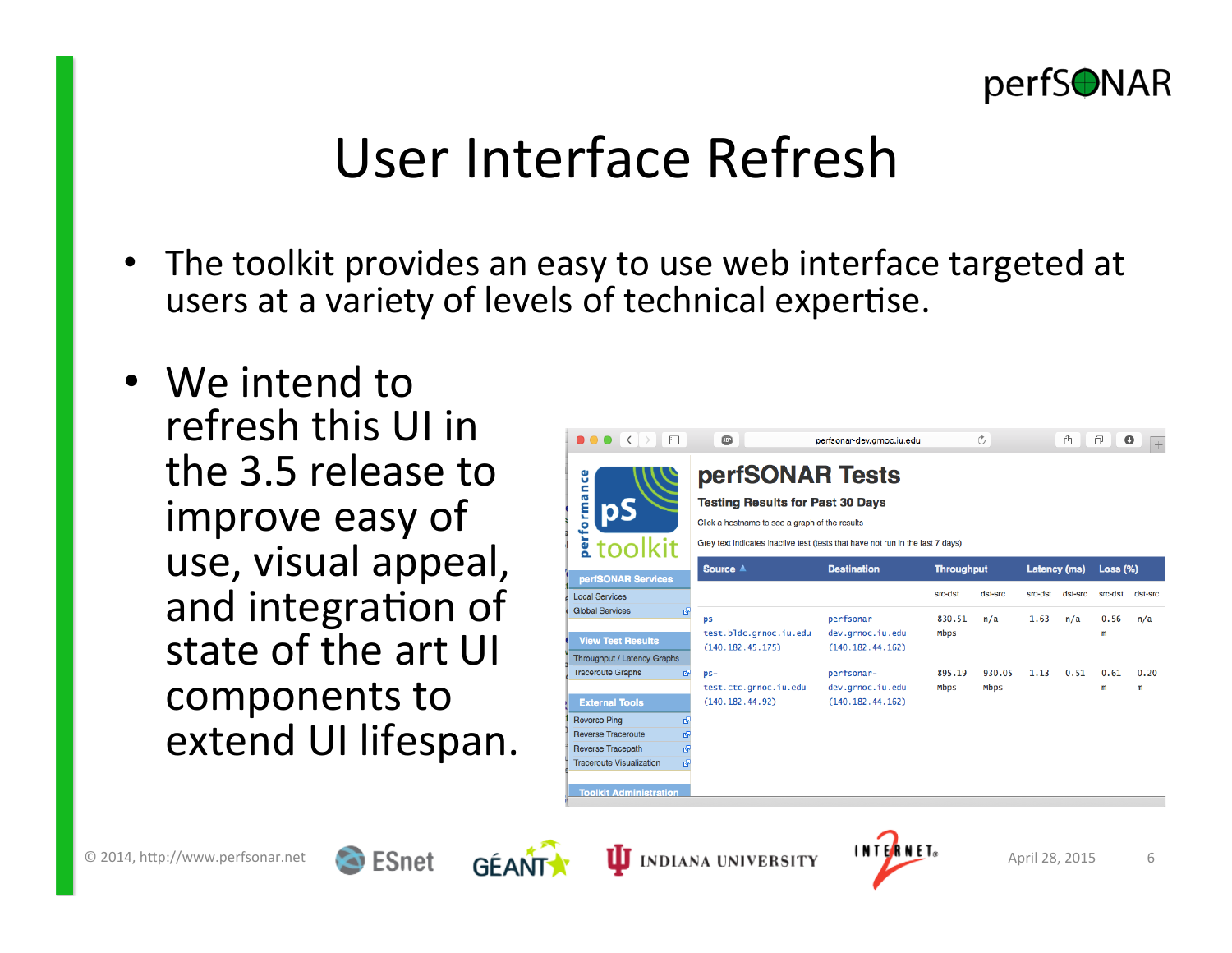### New Management Interface PerfSONAR

| perfSONAR                                                                                    |                                      |                                       |                                    |                                     | Configuration              | ? Help             |  |  |
|----------------------------------------------------------------------------------------------|--------------------------------------|---------------------------------------|------------------------------------|-------------------------------------|----------------------------|--------------------|--|--|
|                                                                                              |                                      |                                       |                                    |                                     | <b>Intill Host status</b>  |                    |  |  |
| $\triangle$ Edit<br>P perfsonar-dev.grnoc.iu.edu at 140.188.44.162                           |                                      |                                       |                                    |                                     |                            | 20%                |  |  |
| Organization: GlobalNOC                                                                      |                                      |                                       |                                    |                                     | Load                       | 1.59, 1.65, 1.63   |  |  |
| Address: Bloomington, IN 47401 (USA) map<br>Administrator: Michael Johnson mi82@grnoc.iu.edu |                                      |                                       |                                    |                                     | <b>RAM</b>                 | 3.75/4 GB          |  |  |
|                                                                                              |                                      |                                       |                                    |                                     | Root partition             | 24/40 GB           |  |  |
| <b>Q</b> Normal Q Virtual Machine (VM) Q Small Node                                          |                                      |                                       |                                    |                                     | Swap space                 | $2/5$ GB           |  |  |
|                                                                                              |                                      |                                       |                                    |                                     | <b>NTP</b>                 | Synced (5 ms)      |  |  |
| Services                                                                                     |                                      |                                       |                                    | Enable/disable services $\clubsuit$ | eth <sub>0</sub>           | 9000 MTU           |  |  |
| <b>SERVICE</b>                                                                               | <b>STATUS</b>                        | <b>VERSION</b>                        | <b>PORTS</b>                       | <b>SERVICE LOGS</b>                 | eth1                       | <b>1500 MTU</b>    |  |  |
| <b>BWCTL -</b>                                                                               | Running                              | $1.5.2 - 10$                          | 4823                               | <b>View</b>                         | <b>Auto Updates</b>        | ON                 |  |  |
| <b>Esmond</b>                                                                                | Running                              | $1.0 - 9$                             | 80                                 |                                     | Number of Cores            | $\overline{4}$     |  |  |
| $NDT -$                                                                                      | Not running                          | $3.70 - 1$                            | 3001; 7123                         | <b>View</b>                         | OS/Kernel                  | 1.23               |  |  |
| <b>NPAD</b>                                                                                  | Running                              | $1.5.6 - 3$                           | 8000                               |                                     | Node type                  | <b>NREN</b>        |  |  |
|                                                                                              |                                      |                                       |                                    |                                     | Access                     | Public             |  |  |
| Test Results (18 Active tests)                                                               |                                      |                                       |                                    | Configure tests $\clubsuit$         | √ On-demand testing tools  |                    |  |  |
| <b>A</b> One test is not running properly (latency 1)                                        |                                      |                                       |                                    | $\boldsymbol{\times}$               | <b>Reverse ping</b>        |                    |  |  |
| $\boldsymbol{\times}$<br>A One test is performing below threshold (throughput 1)             |                                      |                                       |                                    |                                     |                            | Reverse traceroute |  |  |
| A Two tests have packet loss (latency 1, latency 2)                                          |                                      |                                       |                                    |                                     | Reverse tracepath          |                    |  |  |
| <b>SOURCE</b>                                                                                | <b>DESTINATION</b>                   | <b>THROUGHPUT</b>                     | LATENCY (M)                        | LOSS (%)                            | Traceroute Visualization C |                    |  |  |
| perfsonar-dev-owamp.groc.iu.edu<br>(198.124.238.49)<br>Dataile   Tracarouto                  | bnl-owamp.es.net<br>(140.182.44.125) | src-dest: n/a<br>dest-src: <b>n/a</b> | src-dest: 18.74<br>dest-src: 17.16 | src-dest: 0.03m<br>dest-src: 3.14m  | <b>N</b> Other services    |                    |  |  |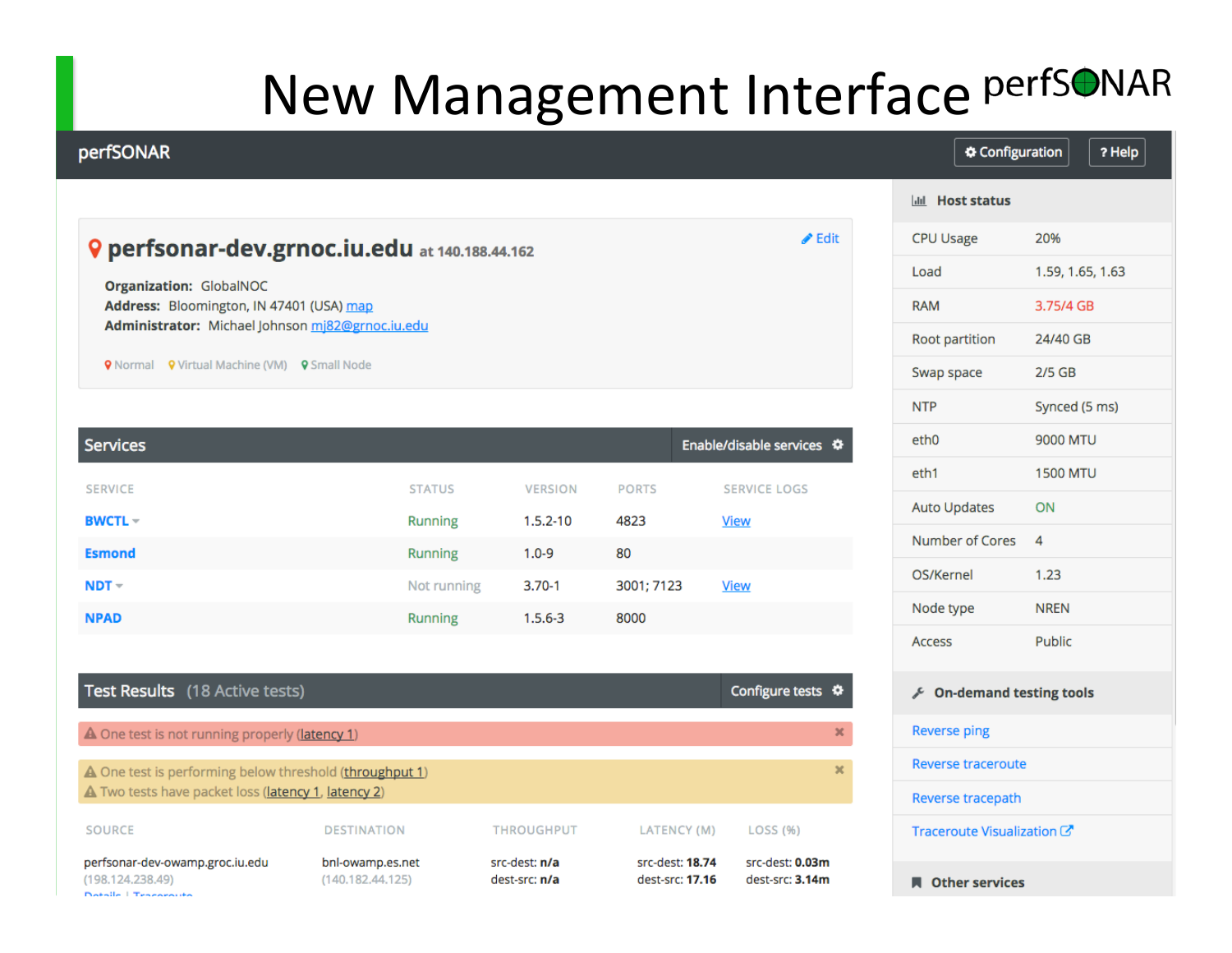

#### Updated psUI from GEANT

| Pick service                            |                                        |                                    |          |                                    |             |          |
|-----------------------------------------|----------------------------------------|------------------------------------|----------|------------------------------------|-------------|----------|
|                                         | Refresh                                | <b>GEANT-PRODUCTION</b>            |          |                                    | Showing in: | bps      |
| No                                      | <b>Address</b>                         | Hostname                           | Name     | <b>Description</b>                 |             | Capacity |
| $\mathbf{1}$                            | 62.40.98.5                             | 62.40.96.6                         | ae1      | Link to mx2.kau2.lt                |             | 10 Gbps  |
| $\overline{2}$                          | 62.40.98.77                            | 62.40.97.13                        | ae0      | Link (AggEthernet) to London       |             | 100 Gbps |
| 3                                       | 62.40.112.118                          | 62.40.96.19                        | ae6.0    | Link(L) to AT-GN, mx1.vie.at ae6.0 |             | 10 Gbps  |
| $\overline{4}$                          | 62.40.112.201                          | 62.40.96.21                        | ae5.0    | Link (L) to HU-GN2                 |             | 10 Gbps  |
| 5                                       | 199.58.120.133                         | 62.40.97.13                        | so-1/2/0 | Link to CARIBNET (Pr: Id: )        |             | 156 Mbps |
|                                         | 0010000<br>Interface details for ae5.0 | 88.18.88.1                         |          | <b>A</b>                           |             | 10.01    |
| Name                                    | ae5.0                                  |                                    |          | Status                             | ОК          |          |
| Description                             | Link (L) to HU-GN2                     |                                    |          | Max inbound utilization            | 325.2 Mbps  |          |
| Address                                 | 62.40.112.201                          |                                    |          | Max outbound utilization           | 241.05 Mbps |          |
| Hostname                                | 62.40.96.21                            |                                    |          | Avg inbound utilization            | 160.31 Mbps |          |
| Capacity                                | 9,953,000,000 bps                      |                                    |          | Avg outbound utilization           | 126.83 Mbps |          |
|                                         |                                        | ae5.0 - Inbound - ae5.0 - Outbound |          |                                    | Chart type: | line     |
| 350M-                                   |                                        |                                    |          |                                    |             |          |
| 300M<br>250M                            |                                        |                                    |          |                                    |             |          |
| Utilization [bps]<br>200M<br>150M       |                                        |                                    |          |                                    |             |          |
| 100M-<br>50M<br><b>OM</b><br>© 2015, ht |                                        |                                    |          |                                    |             |          |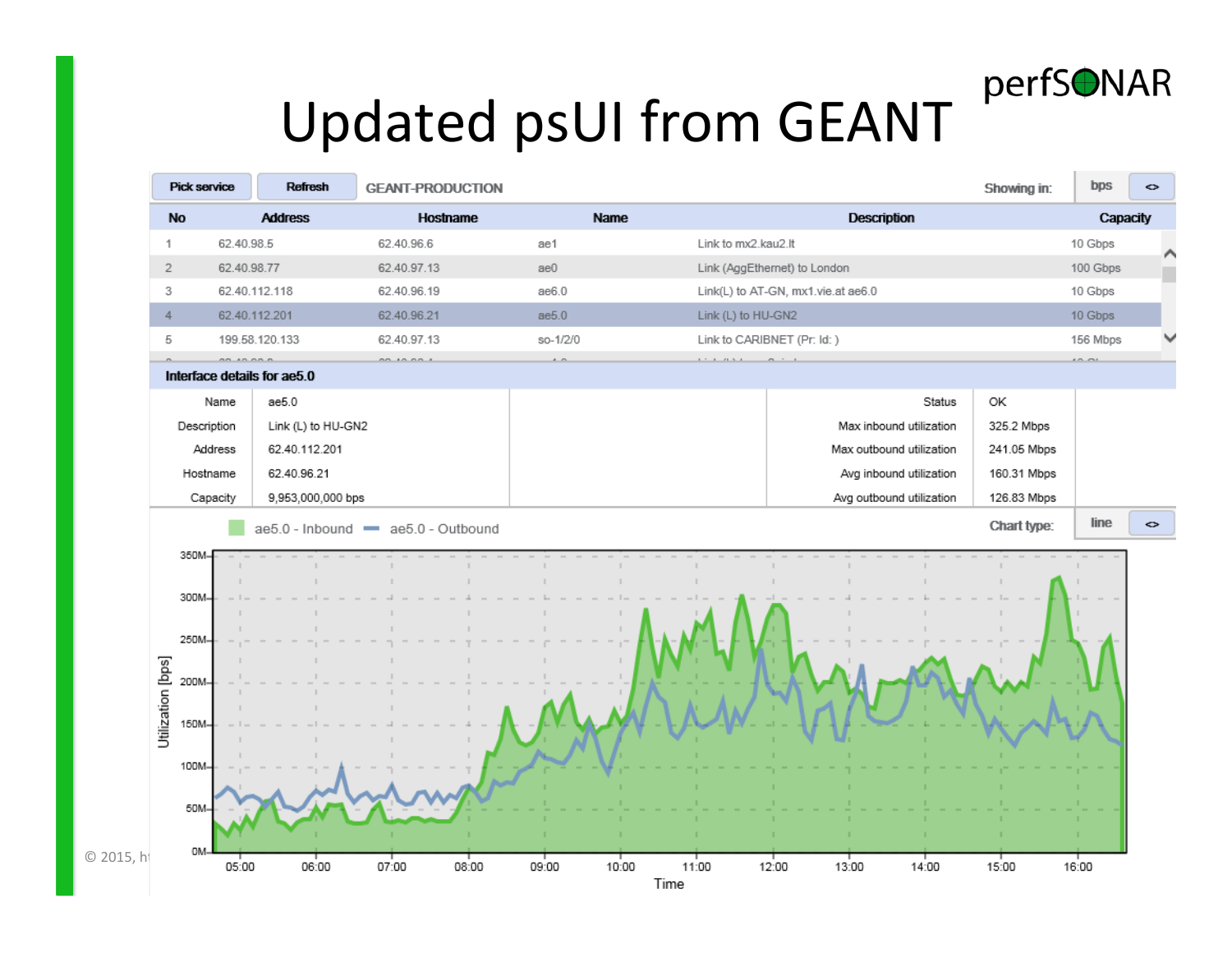

#### Improving Efficiency and Consistency

- perfSONAR is a very active project, with a continuous development cycle.
- We want to spend less time building and testing and more time developing cool new features while maintaining/enhancing quality of each release!
- Enable this by focusing on:
	- $-$  Automated build and release management systems
	- $-$  Continuous integration of code, including automated unit and system testing.



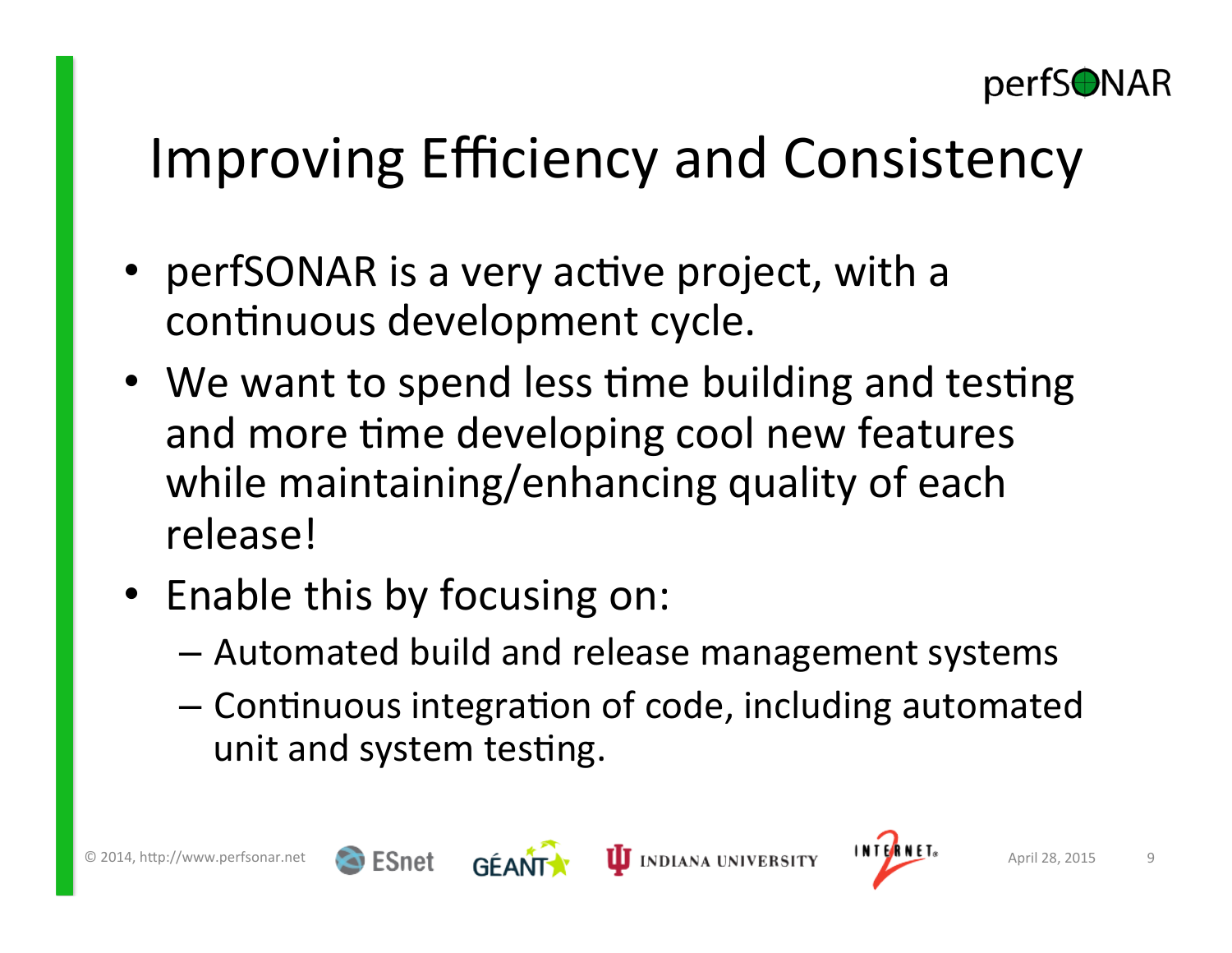

#### Improved Support for Central Management

- Goals:
	- $-$  Make it easy to incorporate perfSONAR hosts into existing host management systems (puppet, chef, SaltStack, cfengine, etc.)
	- $-$  Make it easy to manage many perfSONAR hosts at a single institution
	- $-$  New rpm bundles to support this





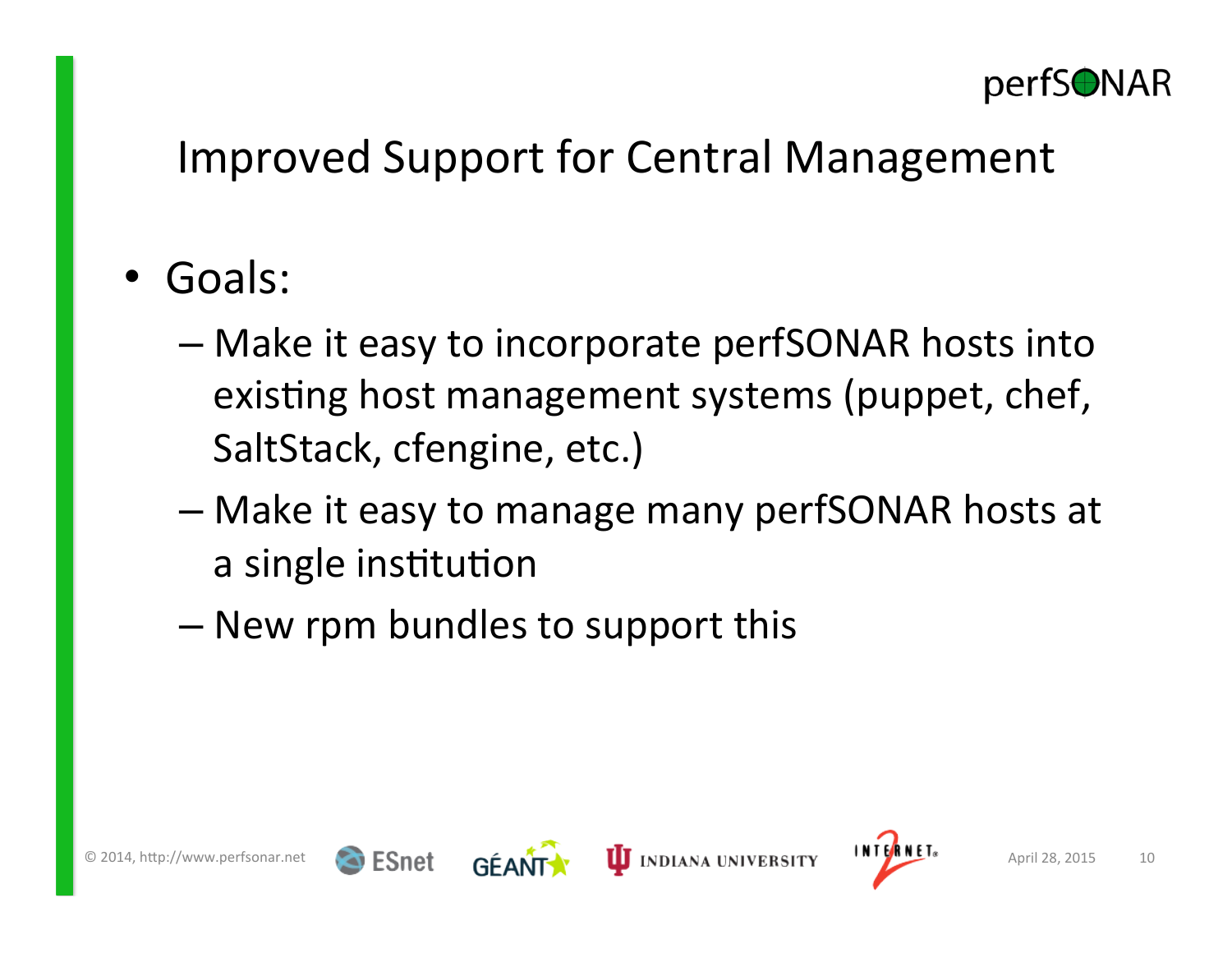

#### Test Node Auto-Configuration

- Goal: Support a perfSONAR node that will require zero configuration
- Site will register in the lookup service:
	- $-$  What hosts to run tests to
	- Where to send the test results
- Assumes DHCP to get node address
- Primary use case is for sites with several nodes





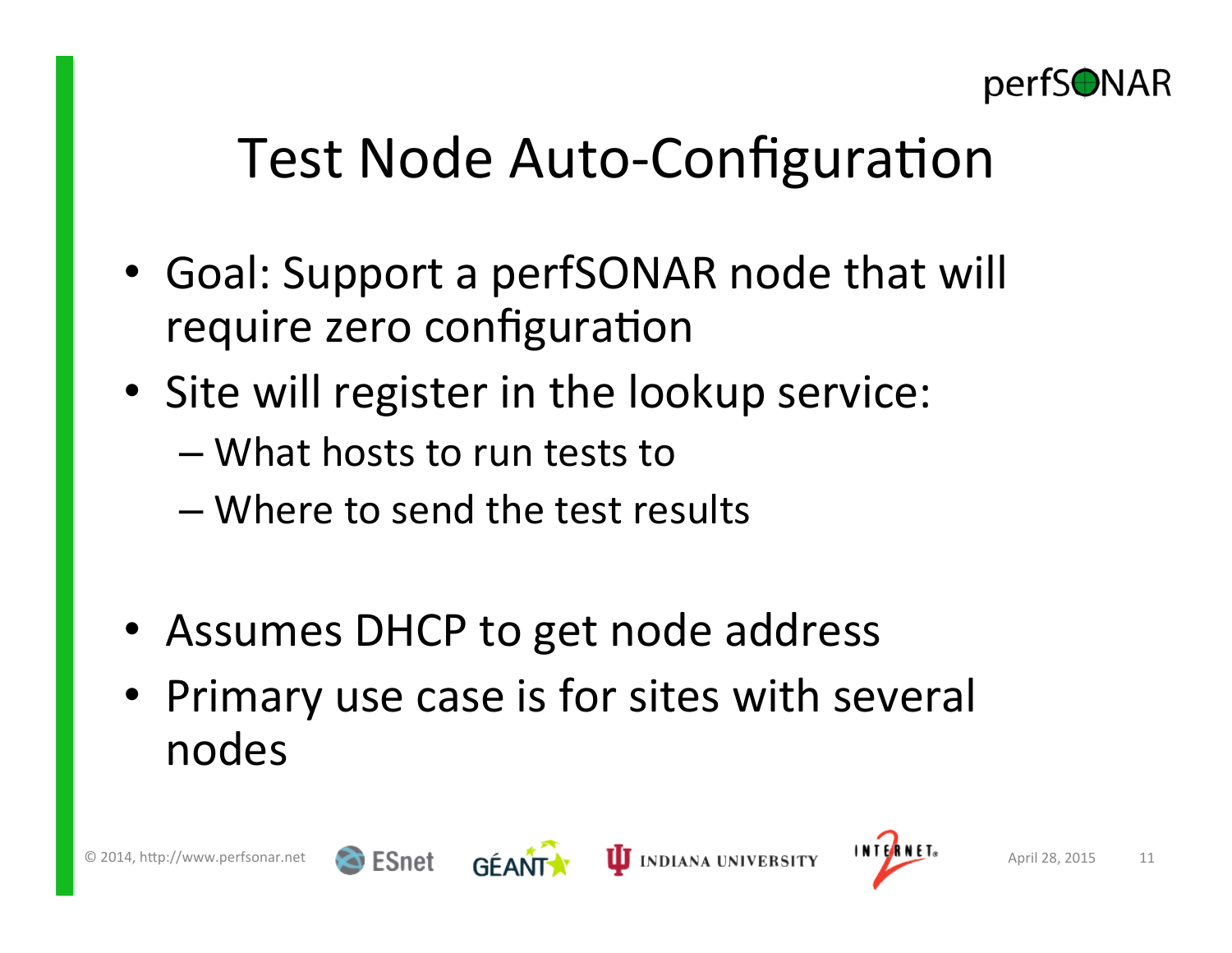

#### BWCTL 2.0

- Goals
	- $-$  Easy to write new clients
	- Easy to add new tools
	- $-$  Support new features
		- Ability to "Pause" tests
		- Ability to set test priority (move my test to the head of the queue)
		- Work without NTP sync
		- Restrict testing by time interval
			- $-$  E.g.: only between 11pm and 6am
		- More fine-grained test limits
			- Per-user testing rate, per subnet test rate, etc.
	- $-$  Decrease the number of ports that need opened
	- $-$  Easier to read/modify codebase
	- $-$  Backward compatible with bwctl 1.x





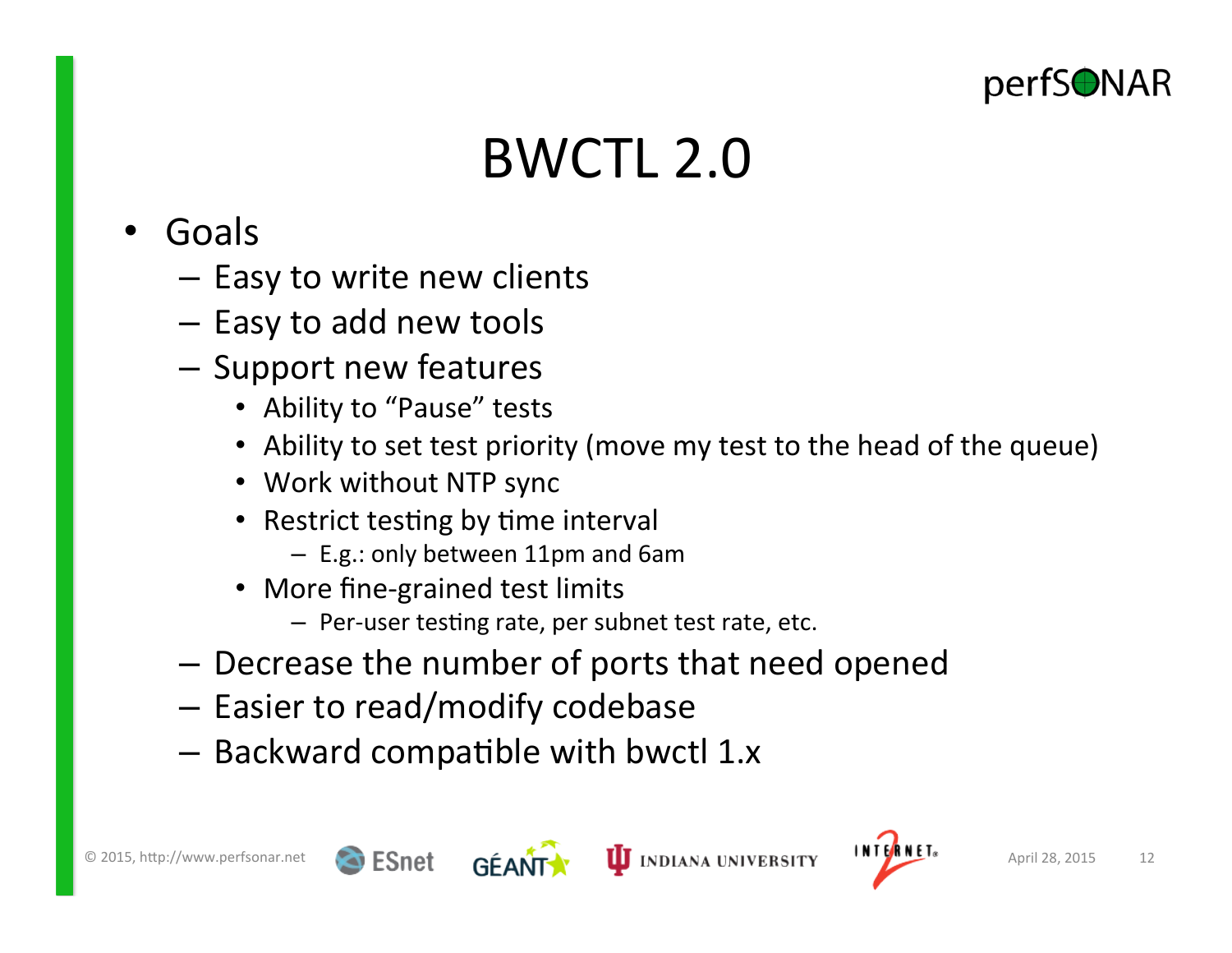

#### perfSONAR for Network Researchers

- Vast amount of active measurement of interest to network researchers
	- perfSONAR Toolkit automatically collects traceroute data along with bwctl/owamp results
- New tool makes it easy to download data from perfSONAR measurement archives for analysis
	- esmond-ps-get-bulk
		- Output CSV or JSON
		- See: https://testpypi.python.org/pypi/esmond\_client



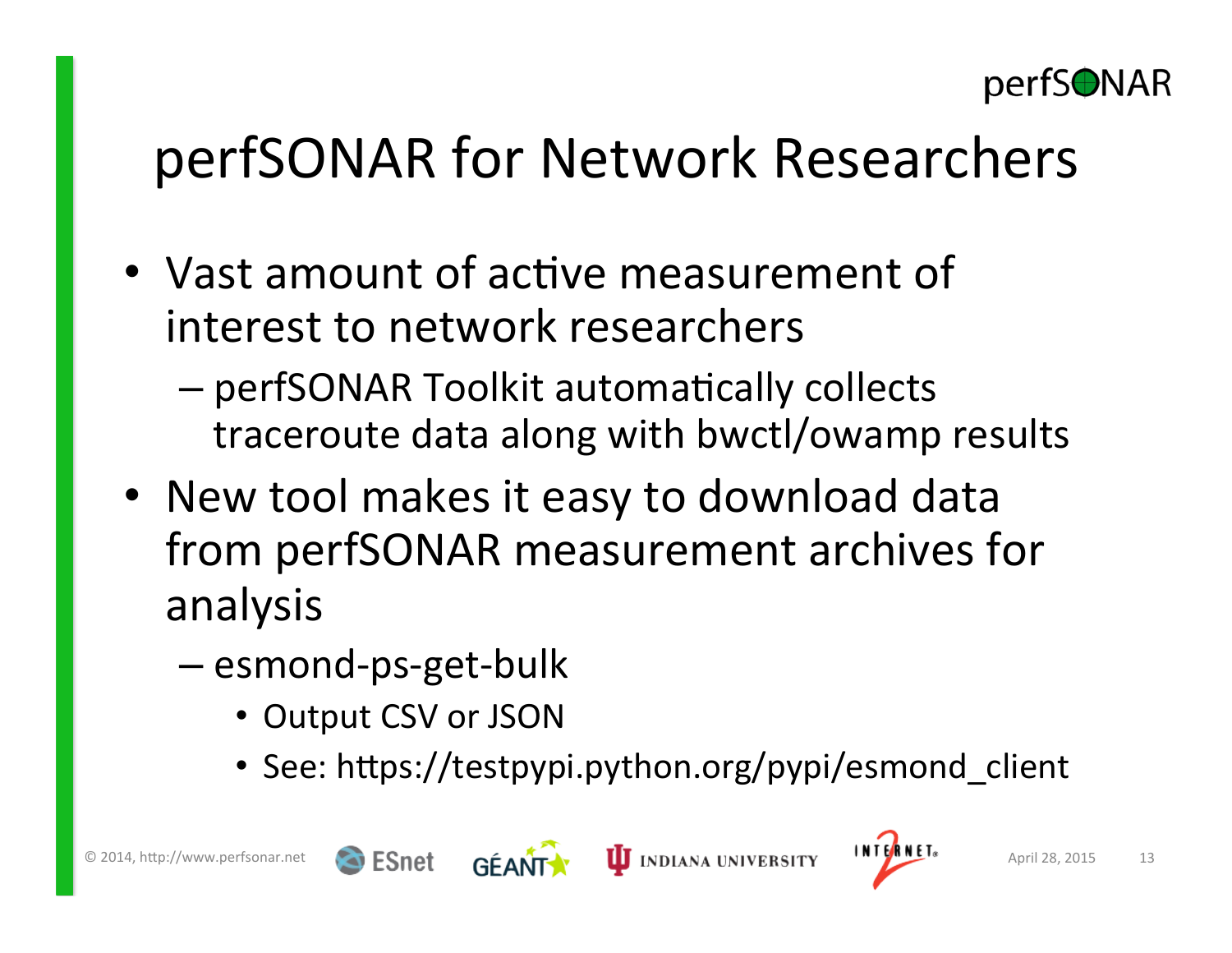

#### Low Cost Nodes

- Lots of effort in the community to operate perfSONAR services on low cost (\$100-\$200) hardware
- High level of interest in community for low-cost deployment options (wiring closets, network engineer's backpacks, "give-away" nodes, etc.)
- Want to provide a well supported and tested option for these users as part of pS-Toolkit
- More details in next talk.



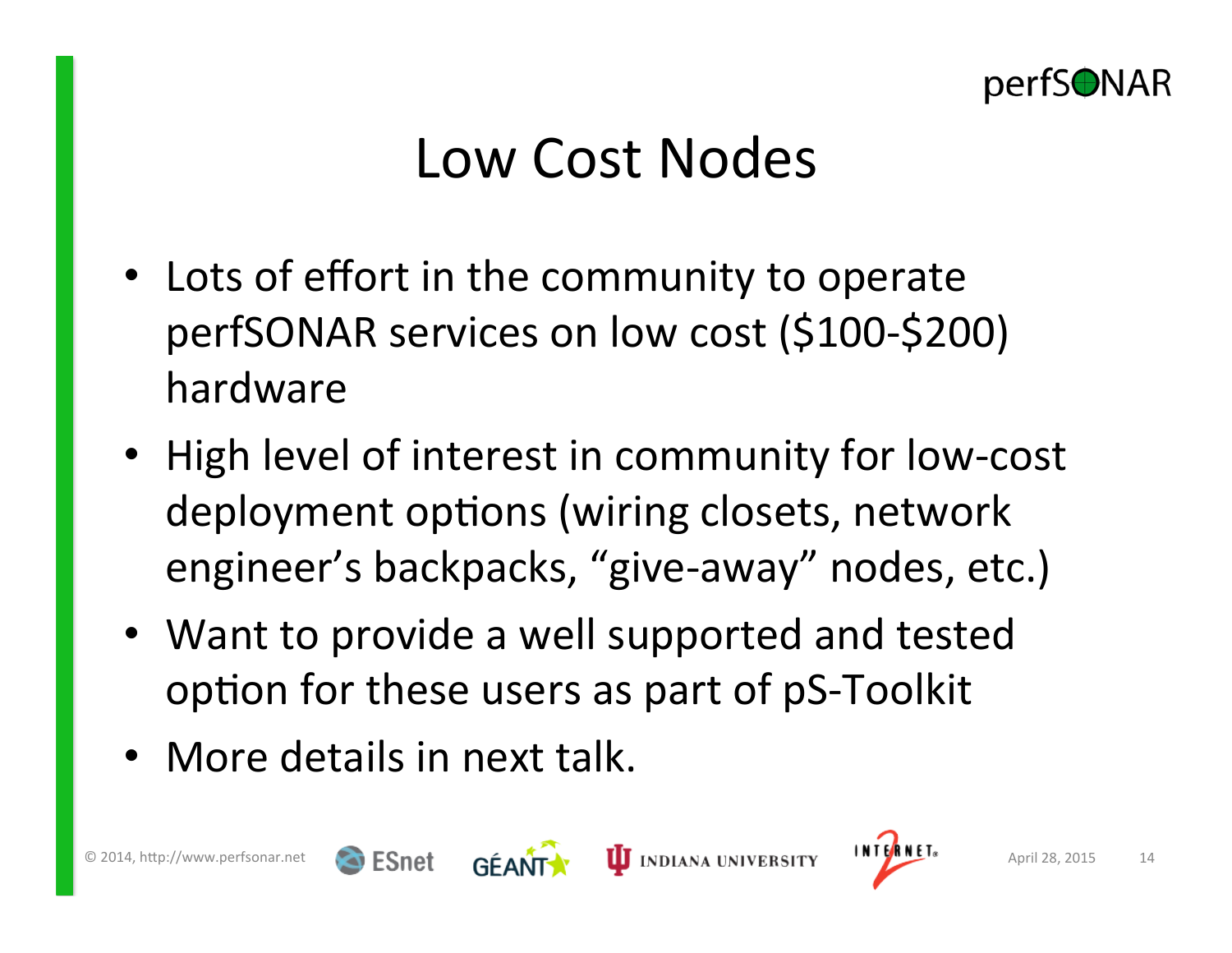

#### Also…

- Modernize NDT, including new UI
- Improve integration with NOC alarming systems
- Formal security review for all components